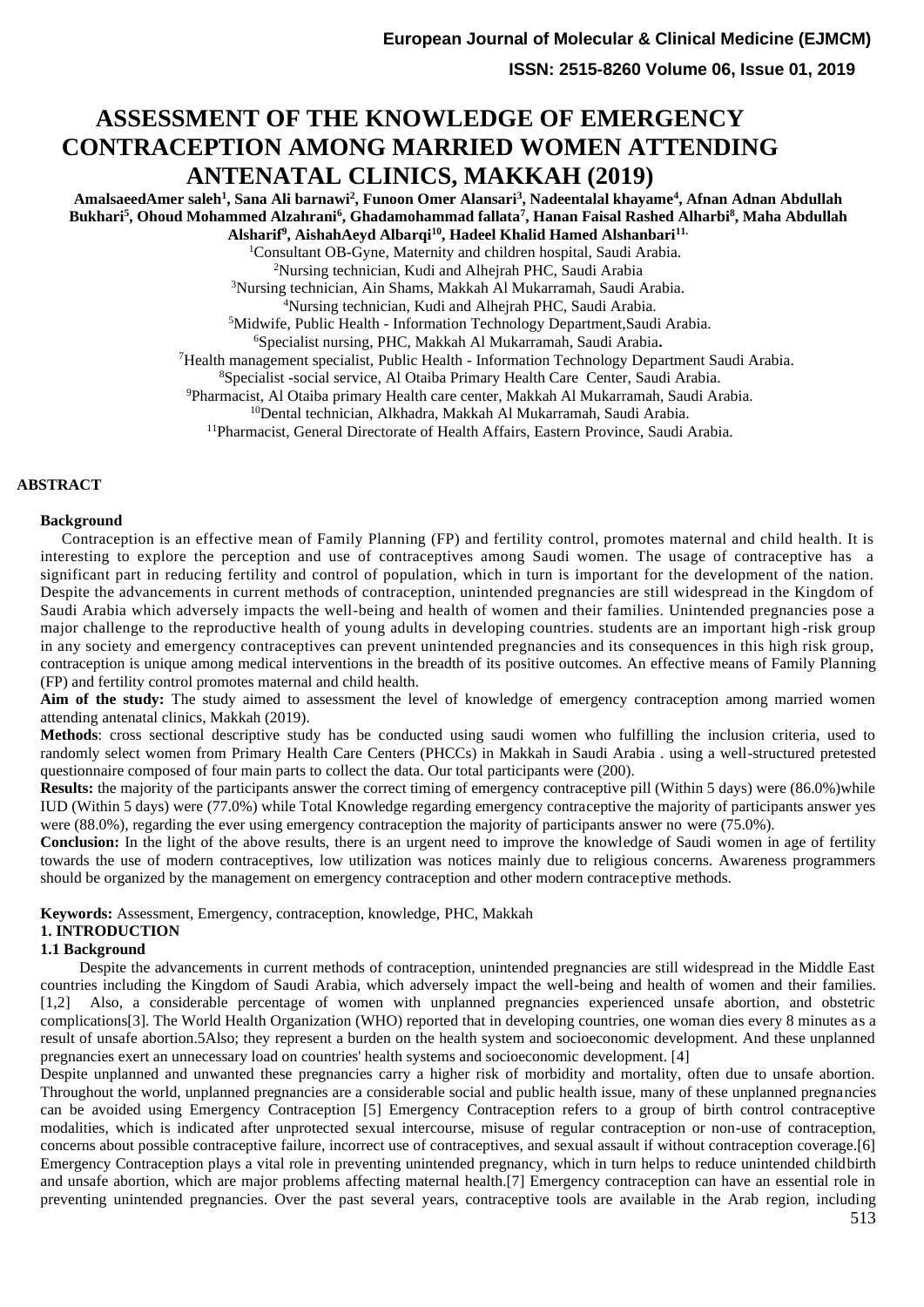KSA.[8] Unfortunately, emergency contraception is underused worldwide.[9]

 Despite the availability of emergency contraception tools, they are suboptimal utilized. Majority of studies carried out in developed countries.[10]

and developing countries.[11], reported lack of knowledge about EC and its proper utilization.

Few studies have been carried out in Islamic countries, including KSA. .[12,13] Many factors can impact women's attitude, and beliefs regarding emergency contraception, particularly in Islamic countries. .[14] Therefore, a better understanding of these, mostly cultural-related factors affecting the use of emergency contraception.

 Among the Saudi population, condom use is the second most commonly used method after pills, which matches the trend of developed countries, where Condoms and male sterilization are among the least used contraceptive methods [15]. The reverse is true in developing countries, where four modern contraceptive methods, oral contraceptives, IUDs, injectable and female sterilization are the most widely used methods among married women [16]. The use of contraceptives influenced by many factors, such as, health care workers support, spouses, males' support, views of other women, marital status, desire for more children, myths and misconceptions on modern methods, socio-economic status of the women and accessibility [17,18]. Although current contraceptive methods are efficacious, safe and cost-effective [19], but most countries still have high contraceptive failure rates. So counseling and increased use of long-term reversible and irreversible methods have been effective in reducing failure rates [20].

#### **1.2 Literature Review**

 In Saudi Arabia (2015)**,** Karim et al. carried out a cross-sectional survey to evaluate knowledge, attitude, and barriers regarding EC among married women of reproductive age attended family practice clinics of King Khalid University Hospital, Riyadh. A Minority of women (6.2%) had some knowledge of EC and of these only two women had ever used it. Regarding the source of their information about EC, health care professionals were the least reported source one (6.6%), Majority (73.3%) had a negative attitude toward EC being available over-the-counter without a prescription. Possible health effects were the most common barriers to use EC. Religious belief as a major hindrance to its use reported by 13.3% of the respondents [1].

 In Egypt (2013), El-Sabaa et al. implemented a descriptive cross-sectional study to identify the awareness and use of emergency contraception tools among women of reproductive age at the family health care centers in Alexandria. Majority of the women (75.5- 79.4%) did not know EC, reported that emergency contraception could be used after unprotected intercourse and in case of failed usual methods respectively. Only one-fifth of them (21.5%) ever used emergency contraception. [21]

In Kuwait (2007), Marafie et al. carried out a cross-sectional study aimed to explore awareness and attitude of hormonal emergency contraception among women. Only 6.1% of the respondents had heard of hormonal emergency contraception, 1.5% had used it. Almost two-thirds (65.2%) of women would not use or inform a friend about hormonal EC. Main barriers were risks to their health (83.3%) or the baby's health (54.5%) or that it was abortifacient (21.2%). On the other hand, the majority of them (90.9%) wanted hormonal emergency contraception to be available.[22]

 In Ethiopia (2015), a cross-sectional study was carried by Haile Mariam et al. to assess emergency contraception knowledge and use among sexually active female students at Wachamo University. Almost one-third of the students (31.4%) were sexually active. Among them, 49.8% and 47.6% had good knowledge and positive attitude towards emergency contraception , respectively. Moreover, 44.4% of sexually active Students used EC at least once after unprotected sexual intercourse. Logistic regression analysis revealed that age, previous and current residence, marital status, religion, parent's educational status, knowledge about emergency contraception has a significant association with emergency contraception use [23]

 In Karachi, Pakistan (2009),Irfan and his research team conducted a study to assess knowledge and attitudes about emergency contraception among women of childbearing age. Majority of them (88%)were not aware of emergency contraception. Only 11.5% ever used EC to prevent pregnancy, out of those, the correct timing of effectiveness of post-coital oral contraception was known to 40% of women while none of these women were aware of the existence of Intra Uterine Contraceptive Device (IUCD) insertion as an option for emergency contraception . The primary source of information about emergency contraception was the family physician or general practitioner. Only 36% of women were uncomfortable to use emergency contraception because of religious reasons.[24]

 Another cross-sectional study was carried out in Ethiopia (2015) by Shiferaw et al. aimed to identify factors associated with using of emergency contraception among female students in Mizan-Tepi University, south west Ethiopia. A mixed quantitative and qualitative (focus group discussion) design was adopted. Less than half of the respondents (46.3 %) have used emergency contraception following unprotect. The results of the focused group showed that lack of knowledge about emergency contraception and fear of being seen by others reported as the primary factors for not using.[2]

 In Nigeria (2013), [Ezebialu](https://www.ncbi.nlm.nih.gov/pubmed/?term=Ezebialu%20I%5BAuthor%5D&cauthor=true&cauthor_uid=24380005) and [Eke](https://www.ncbi.nlm.nih.gov/pubmed/?term=Eke%20A%5BAuthor%5D&cauthor=true&cauthor_uid=24380005) carried out a cross-sectional study to evaluate the knowledge and practice of emergency contraception among female non-medical undergraduates. Slightly more than half of the students (51.6%) reported the awareness of emergency contraception . Use of regular family planning methods , being sexually active and having an extra risk for unintended pregnancy were factors that significantly affected knowledge. Less than half of the students (45.7%) knew the correct methods. More than one-third of them (37.9%) practice a different way of protection with about half of them using the proper protection. [25]

In Canada (2007)**,**Shoveller et al. carried out an interview-based study to identify barriers to utilize EC among a sample of women. They perceived EC as an abortifacient, and it has long-term adverse effects on health and fertility.[26]

1.3 Rationale

 Despite the availability of emergency contraception methods in the Kingdom of Saudi Arabia, they are still relatively unknown by most women. The importance of emergency contraception in preventing unintended pregnancies, which may lead adverse effects . Very little known about awareness and utilization of emergency contraception among Saudi women

**1.4 Aim of the study**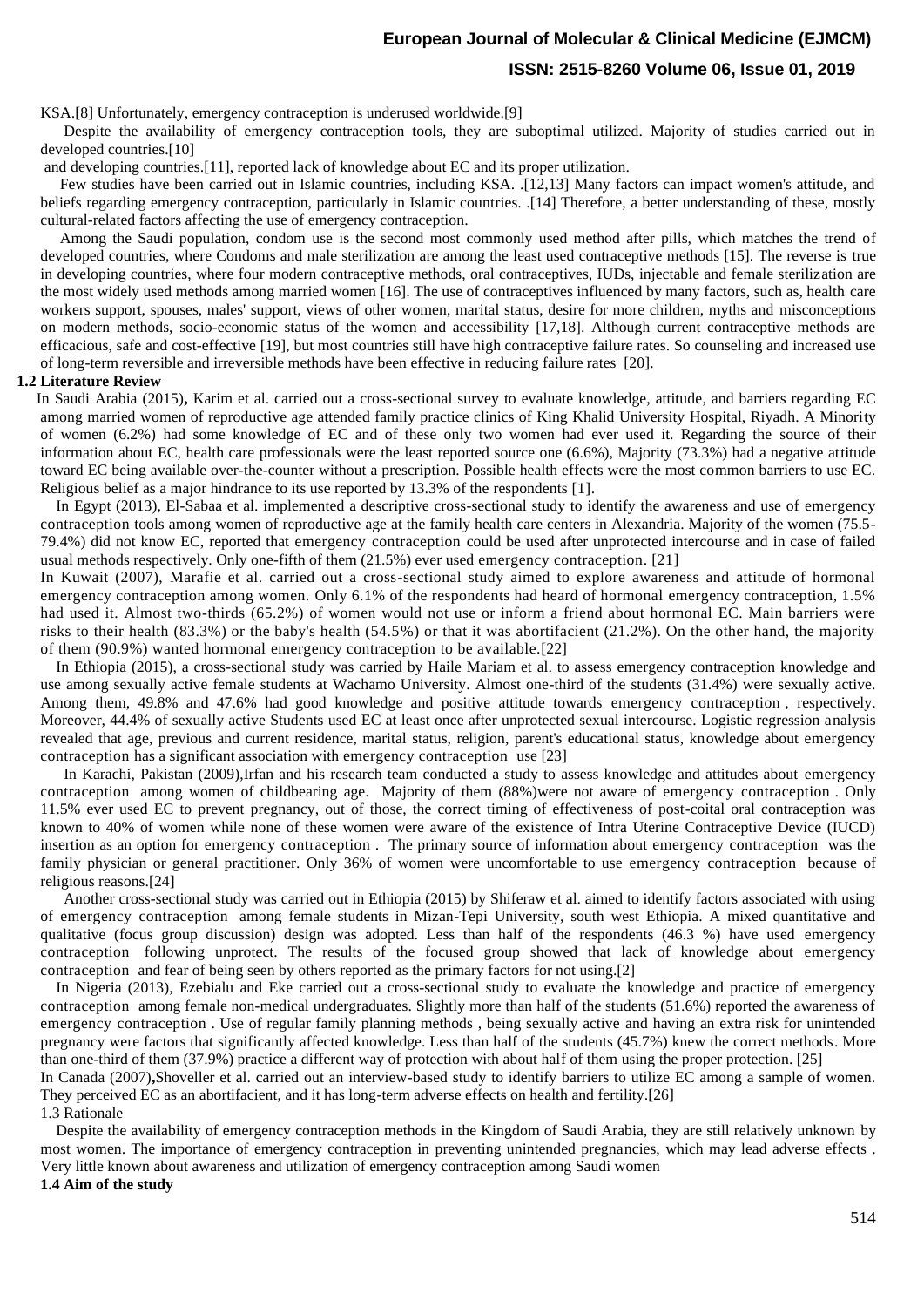The study aimed to assessment the level of knowledge of emergency contraception among married women attending antenatal clinics, Makkah (2019)

## 1.5 objectives

 To assessment the level of knowledge of emergency contraception among married women attending antenatal clinics, Makkah  $(2019)$ .

### **2 Methodology**

2.1Study Design:

A cross-sectional study .

## 2.**2 The study area**

 Makkah AL-Mukarramah is the holy capital city of Islam, which is the most blessed and religious city and it has the home of AL KAABA the direction of Muslims prayer. This study was conducted at antenatal care clinics at Ministry of Health (MOH) PHC centers in Makkah city. There are 84 PHC centers in Makkah distributed over seven health sectors, belonging to MOH. The PHCC offers several services including antenatal clinics.

2.3 Study population eligibility

 Married Saudi women in the childbearing age who are attending antenatal care clinics at PHC centers, MOH in Makkah throughout the study period constituted the target population for the study.

### 2.**4 Inclusion criteria**

All married Saudi female childbearing age who are attending antenatal care clinics at PHC in Makkah**.**

### 2**.5 Exclusion criteria**

Single females

#### • Non-Saudi female

2.**6 Sample size**

 The calculation of the sample size was done by using the Raosoft sample size calculator with assuming a 95% confidence level, 5% sampling error, and 50% probability of prevalence. The total was 200, and the minimum recommended size is 191.

#### **2.7 Sampling technique**

 Multistage sampling technique was adopted. In the first stage, two health sectors out of the seven in Makkah were select by simple random method (Aladel, Alzaher sector) as selected. In the second step, two PHC centers were chosen by simple random technique from each health sectors. Thus, a total of 4 PHC centers were picked (Alnawareah PHC, Alzaher PHC, Western Azizia PHC, and Aladel PHC). Then from each PHC we tacked according to the recorded number of patients attending antenatal care. As in Alnawareah, there were 264 patients, and the sample was 70% which mean 134 patients. Then there were 50 patients in Alzaher recorded in antenatal care that indicate 13% (25 patients). Aladel PHC had 38 patients, and the sample was 10% (19 patients) and finally, in the western azizia, there were 25 patients and 7% (14 patients) were taken from there. In the last stage, the researcher had randomly chosen from each center by sampling technique versus convenience selection (sampling interval depended on the total number of women attending each one of the four selected centers).

#### **2.8 Data collection tool**

Data were collected using a self-administered questionnaire composed of three main sections.

 The first part consists of socio-demographic data of the participants such as age, family income, education, current marital status, job and the number of children.

 The second part includes questions regarding knowledge of EC use. Had been determined according to the woman's response to the question: "if a woman has unprotected sex, is there anything she can do in the first three days after intercourse that will prevent pregnancy ?" Those who answered "yes" were considered to know about EC, while those who answered "no" were considered uninformed about EC. For those who reported that they "didn't know" or gave unclear answers were also considered uniformed about EC. Those who identified EC were asked "what can she do to prevent pregnancy and what is the correct timing for the use of that method? Had they ever used it previously? What is the risk of pregnancy at present in case of either using or not using contraception?"

2.9 Data collection technique

- The researcher distributed the questionnaire by herself while women were waiting for their appointments and care was taken not to disturb the work in the clinics.
- Three weeks were needed for data collection.
- The primary tool of the study was a self-administered questionnaire with a short covering message clarifying the goal of the research without mentioning names to guarantee confidentiality, and it included consent for participation.
- The researcher was available to explain all the issue and the questionnaires were collected at the same time.

## **2.10 Variables**

## 2**.10.1 Dependent variables**

- $\triangleright$  Knowledge regarding EC
	- 2.10.2 Independent variables

## ➢ Age.

- ➢ Current marital status.
- ➢ Educational level
- ➢ Number of children
- ➢ Job status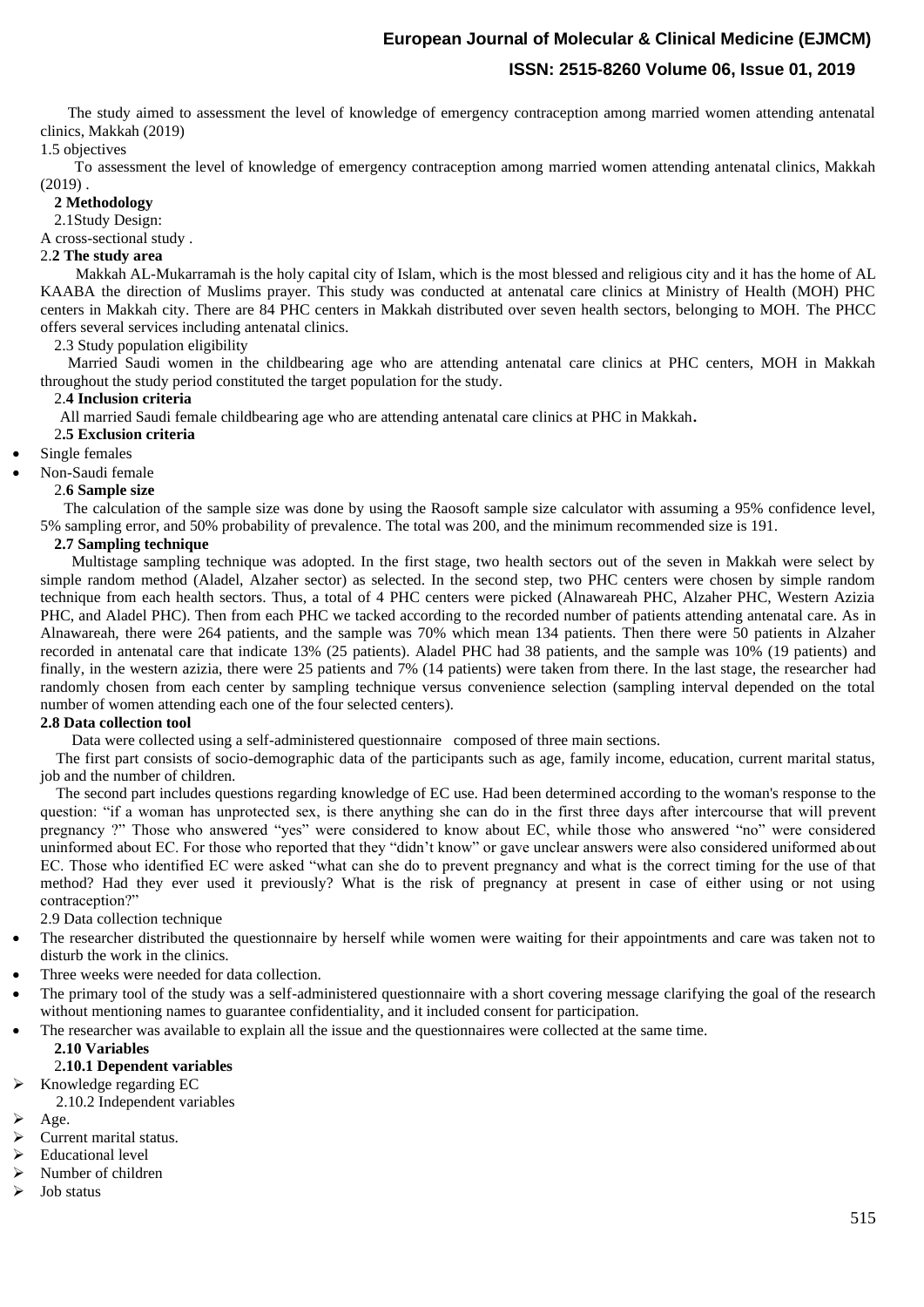#### ➢ Income

➢ Sources of information about EC

2.11 Pilot study

3.14 Budget

 A pilot study was conducted on (10%) of the sample (25 women) in none of the selected PHC centers to test the questionnaire applicability and the methodology of the environment. The data from the pilot study were not included in the research.

2.12 Data entry and statistical analysis

 Collected data entered into an own computer and analyzed using the SPSS version 25 with a significance of p-value < 0.05. Data were presented in the form of frequency and percentage and standard deviation showed continuous variables. Pearson's likelihood ratio chi-square test was used to test for the association between independent and dependent variables. Fischer exact test was applied in case of small frequencies. Student t-test was used to compare means of continuous variables (age) in two different groups (knowledgeable and not knowledgeable/ ever using and never using EC). Since the percentage of the attitude towards EC score was abnormally distributed (p-value of Shapiro-Wilk test < 0.001), non-parametric tests were used for comparisons; Mann-Whitney to compare between two groups and Kruskal-Wallis to compare between more than two groups. Spearman`s correlation test was applied to test for correlation between two continuous variables.

2.13 Ethical considerations

- ➢ Permission from the Joint Program of Family Medicine in Makkah Al-Mukarramah was obtained.
- ➢ Approval from the research committee, public health and target center in Makkah Al-Mukarramah will obtain.
- $\triangleright$  A written consent (on the front page of the questionnaire) was obtained from each woman.
- ➢ All collected data were kept confidential and not used except for the scientific research.
- ➢ Ethical considerations were observed throughout the study.

Self- funded.

### **4. Results**

## **The study included 200 women with a response rate of 100%.**

**Table 1** Descriptive of socio demographic characteristics of the participants (n=200)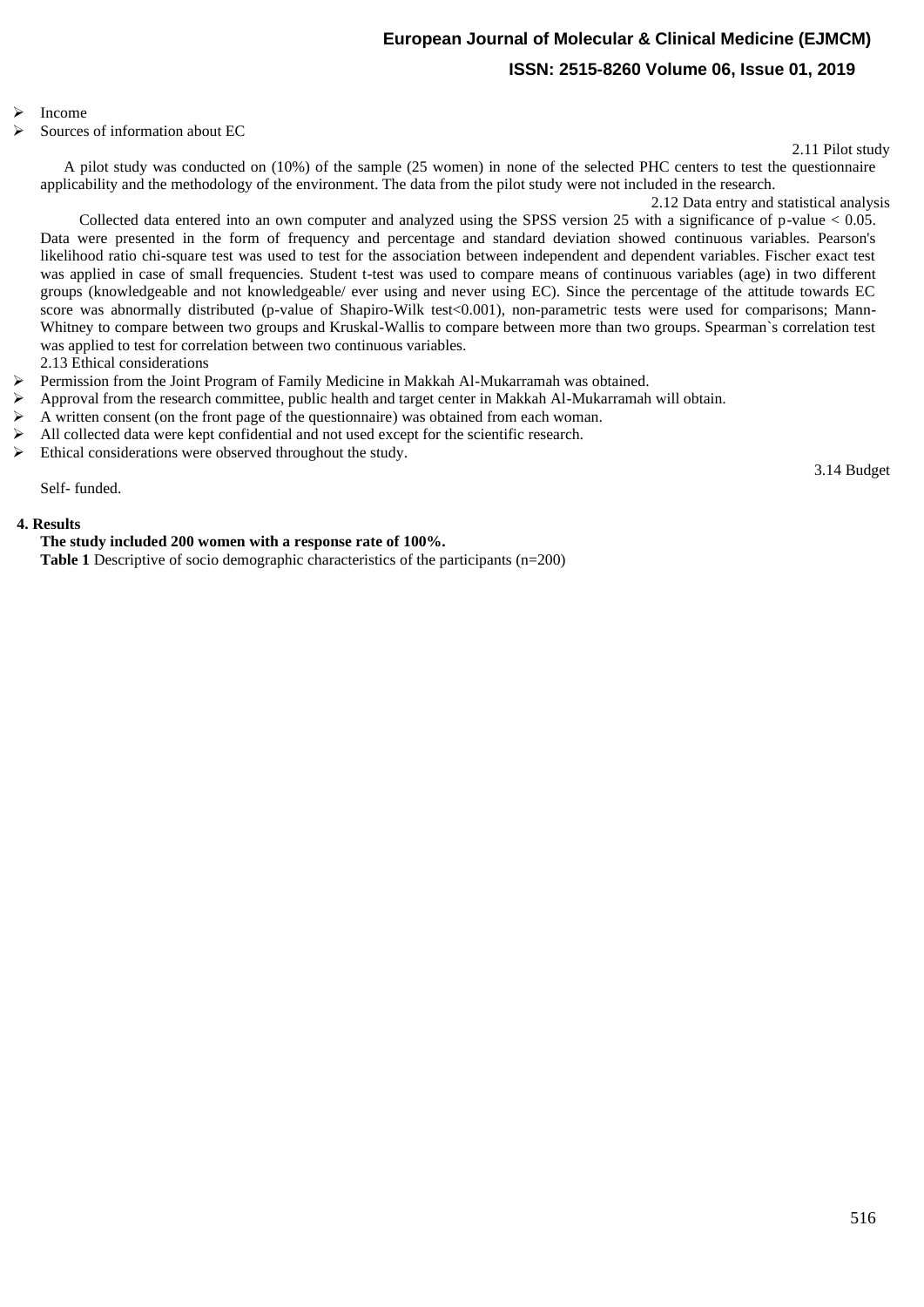|                                                                                                                           | J                | 6                       |  |  |
|---------------------------------------------------------------------------------------------------------------------------|------------------|-------------------------|--|--|
| <b>⊾ge</b>                                                                                                                |                  |                         |  |  |
| <25                                                                                                                       | $\overline{8}$   | $\overline{A}$          |  |  |
| $25 - 35$                                                                                                                 | $\overline{6}$   | $\overline{3}$          |  |  |
| $>35$                                                                                                                     | $6\phantom{.}6$  | $\overline{3}$          |  |  |
| Range                                                                                                                     | $9 - 47$         |                         |  |  |
| Mean±SD                                                                                                                   | $2.158 + 6.31$   |                         |  |  |
| <b><i>Aarital status</i></b>                                                                                              |                  |                         |  |  |
| Currently married                                                                                                         | 78               | $\overline{9}$          |  |  |
| Ever married                                                                                                              | $\overline{c}$   | $\overline{1}$          |  |  |
| vumber of children                                                                                                        |                  |                         |  |  |
| One                                                                                                                       | $\ddot{4}$       | $\overline{2}$          |  |  |
| Two                                                                                                                       | 10               | $\overline{5}$          |  |  |
| More than two                                                                                                             | $\overline{6}$   | $\overline{3}$          |  |  |
| <b>Occupation</b>                                                                                                         |                  |                         |  |  |
| House wife                                                                                                                | 8                | 9.                      |  |  |
| Teacher                                                                                                                   | 6                | $\overline{\mathbf{8}}$ |  |  |
| Other                                                                                                                     |                  |                         |  |  |
| ducational level                                                                                                          |                  |                         |  |  |
| Primary school                                                                                                            | $\overline{c}$   |                         |  |  |
| High school                                                                                                               | $\overline{4}$   | $\overline{2}$          |  |  |
| Graduated                                                                                                                 | 14               | $\overline{7}$          |  |  |
| Postgraduate                                                                                                              | $\boldsymbol{0}$ | 5                       |  |  |
| ncome (Saudi Riyals/month)                                                                                                |                  |                         |  |  |
| $<$ 5000                                                                                                                  | $\overline{8}$   | $\overline{9}$          |  |  |
| 5000-10000                                                                                                                | $\overline{0}$   | $\overline{0}$          |  |  |
| >10000                                                                                                                    | $\overline{2}$   | $\overline{1}$          |  |  |
| ource of knowledge of the participants about the existence of a method to prevent<br>regnancy in case of un-protected sex |                  |                         |  |  |
| Magazines                                                                                                                 | $\boldsymbol{0}$ |                         |  |  |
| Friends                                                                                                                   | $\overline{c}$   | 1                       |  |  |
| Family member                                                                                                             | $\overline{c}$   |                         |  |  |
| $\operatorname{TV}$                                                                                                       | 8                |                         |  |  |
| Internet                                                                                                                  | $\overline{0}$   | $\overline{5}$          |  |  |
| Doctor/family planning provider                                                                                           | $\overline{8}$   | $\frac{4}{3}$           |  |  |

 In our study showed that the only (43.00%)of the participated were >35 years while (33.00%)were(25-35)years were Range 19-47 and Mean  $\pm SD(32.158\pm 6.31)$  ,regarding the marital status Majority of them (89.0%) were currentlymarried. Almost one-thirds of them (55%) had more than two children. The majority of (49.0%) were house wife's. Nearly two-thirds of the participants (57.0%) were graduated. The monthly income of 40.0% of them was 5000-10000SR/month, regarding the Source of knowledge of the participants about the existence of a method to prevent pregnancy in case of un-protected sex the majority were from internet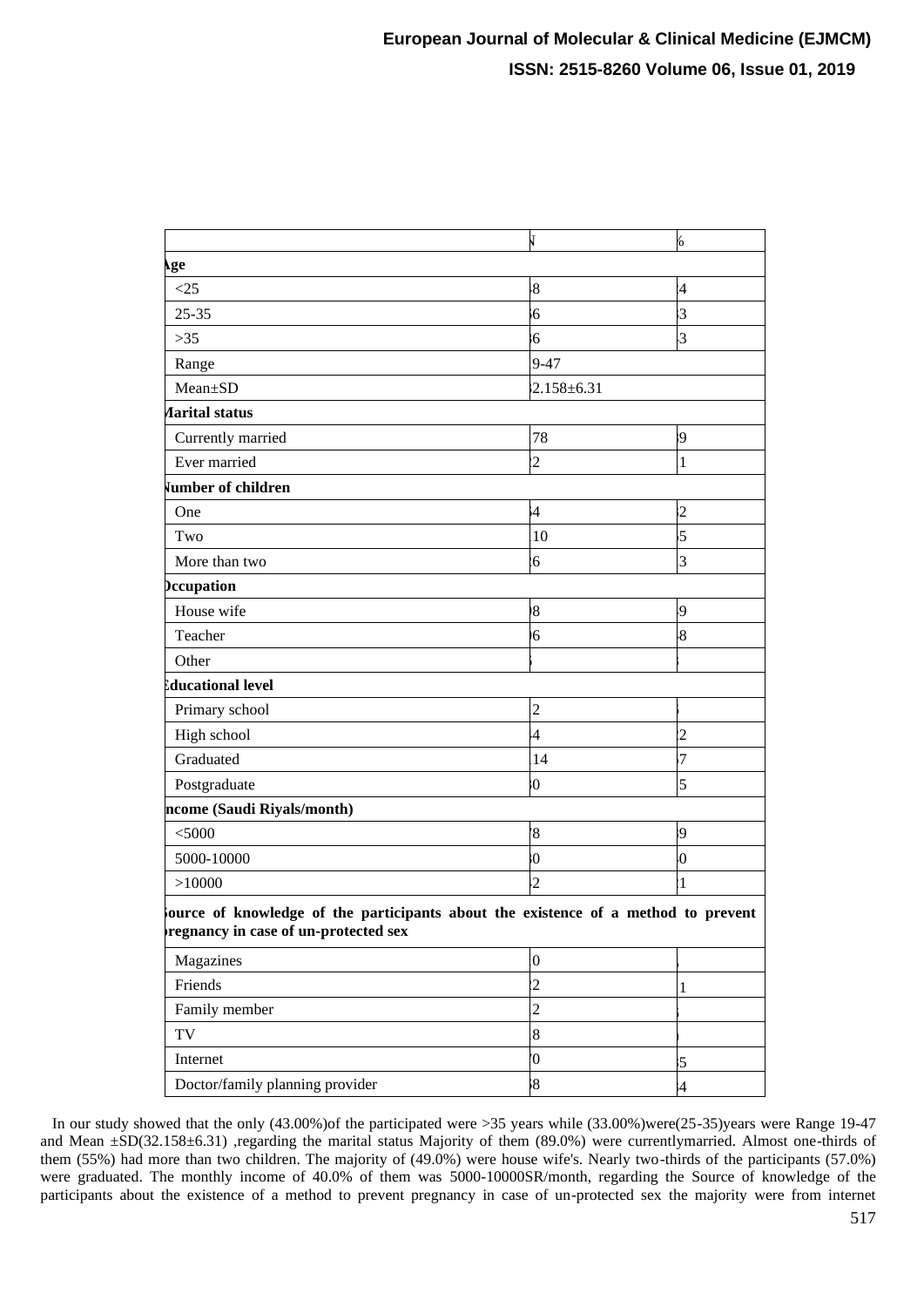were35.0%.

**Table 2** Descriptive the Knowledge of the participants about the correct timing of emergency contraception

| <b>What is the correct timing of EC?</b> |    |   |  |
|------------------------------------------|----|---|--|
| Pill (Within 5 days) (correct answer)    | 72 | 6 |  |
| IUD (Within 5 days) (correct answer)     | 54 |   |  |
| otal Knowledge regarding EC              |    |   |  |
| Yes                                      | 76 | 8 |  |
| N <sub>o</sub>                           |    |   |  |
| Ever using emergency contraception       |    |   |  |
| Yes                                      |    |   |  |
| N <sub>o</sub>                           | 50 |   |  |

 Table 2 show the majority of the participants answer the correct timing of emergency contraceptive pill (Within 5 days) were (86.0%)while IUD (Within 5 days) were (77.0%) while Total Knowledge regarding emergency contraceptive the majority of participants answer yes were (88.0%), regarding the ever using emergency contraception the majority of participants answer no were  $(75.0\%)$ .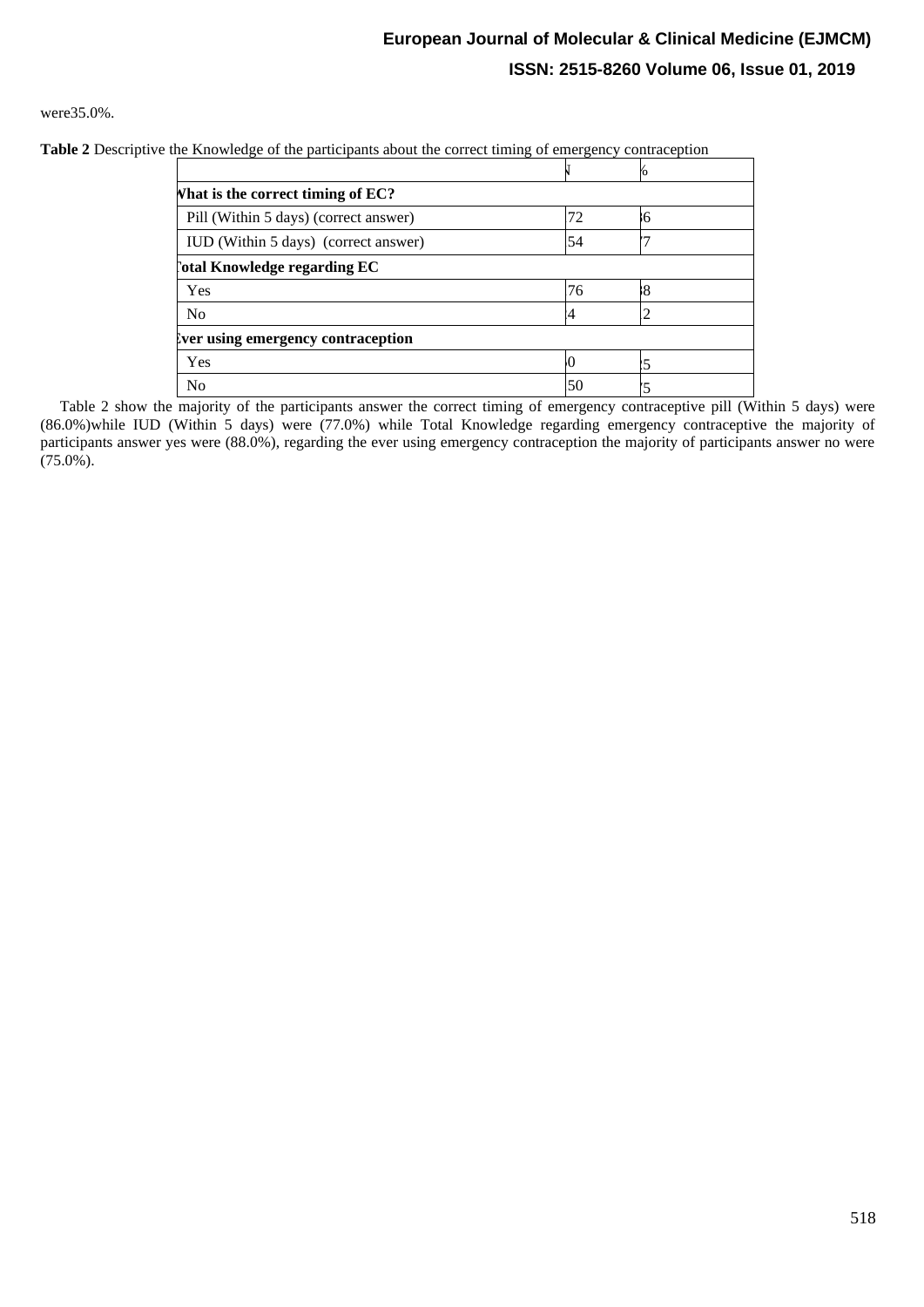

**Figure 1** Descriptive of total knowledge of the participants about the correct timing of emergency contraception regarding emergency contraception utilization

**3**



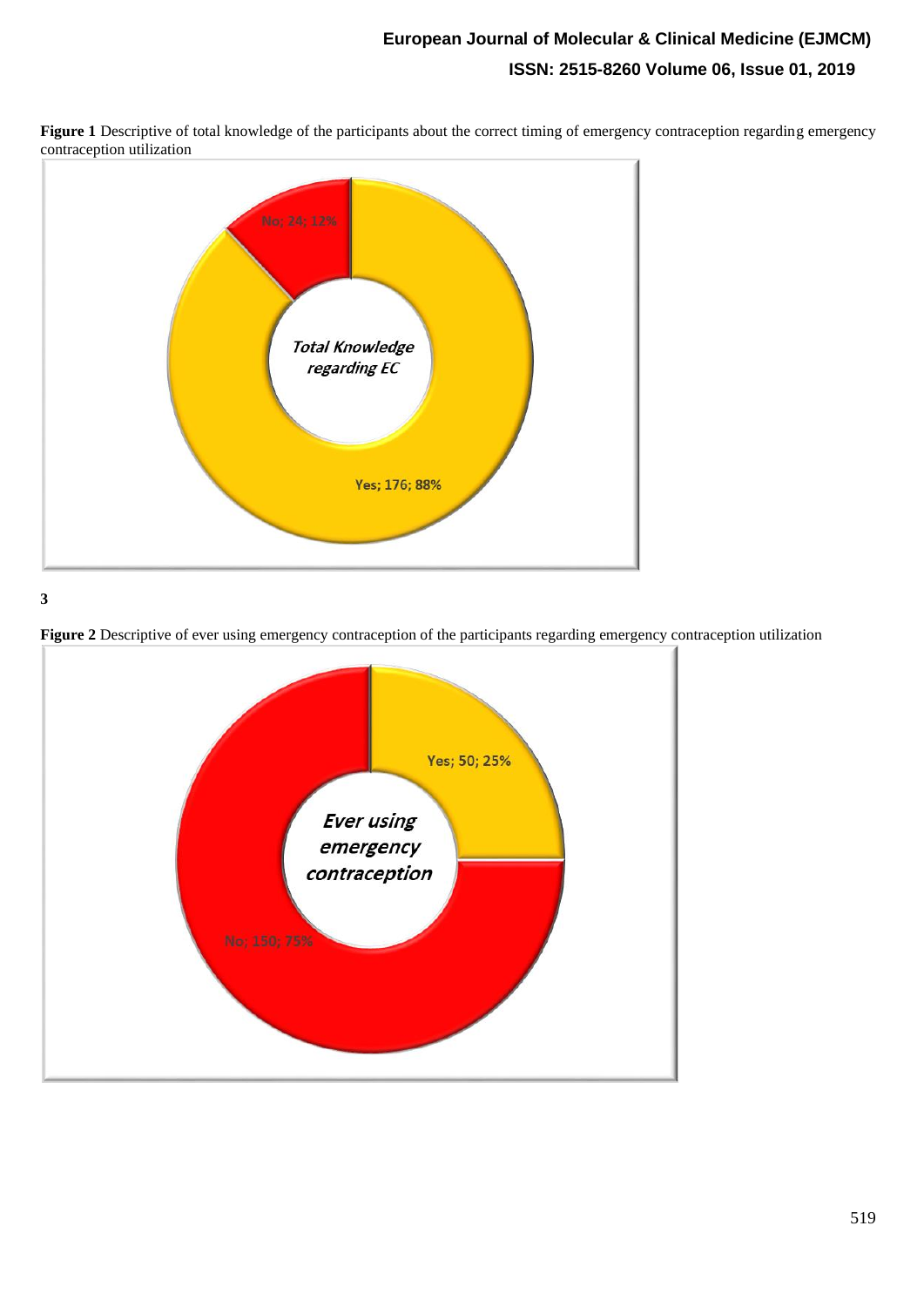|                         |                      | <b>Knowledge regarding EC</b> |      |    | lotal] |                          |   |                 |                |
|-------------------------|----------------------|-------------------------------|------|----|--------|--------------------------|---|-----------------|----------------|
|                         |                      | 'es                           |      | ÑО |        |                          |   | Chi-square      |                |
|                         |                      |                               | 6    |    | 6      |                          | 6 | $\mathcal{r}^2$ | <b>P-value</b> |
| ١ge                     | 25                   | $\Omega$                      | 2.73 |    | 3.33   | $\overline{8}$           | 4 | .467            | .065           |
|                         | $5 - 35$             | $\overline{5}$                | 1.25 |    | 5.83   | $\mathfrak{b}$           | 3 |                 |                |
|                         | $-35$                |                               | 6.02 |    | 0.83   | $\overline{6}$           | 3 |                 |                |
| Aarital status          | Currently married    | 60                            | 0.91 | 8  | 5.00   | 78                       | 9 | .460            | $.019*$        |
|                         | <b>Ever married</b>  | 6                             | .09  |    | 5.00   | $\overline{2}$           |   |                 |                |
| of<br>Vumber<br>hildren | )ne                  | 3                             | 0.11 |    | 5.83   | $\mathbf{A}$             | 2 | .432            | .180           |
|                         | `wo                  | 01                            | 7.39 |    | 7.50   | 10                       | 5 |                 |                |
|                         | <b>Aore than two</b> | $\overline{2}$                | 2.50 |    | 6.67   | 6 <sup>1</sup>           | 3 |                 |                |
| <b>Decupation</b>       | Iouse wife           | $\overline{2}$                | 2.27 |    | 5.00   | $\overline{8}$           | 9 | 0.792           | $(0.001*$      |
|                         | `eacher              | $\dot{2}$                     | 6.59 | 4  | 8.33   | 6                        | 8 |                 |                |
|                         | <b>)ther</b>         |                               | 14   |    | 6.67   |                          |   |                 |                |
| lducational<br>evel     | rimary school        |                               | .70  |    | 7.50   | $\overline{c}$           |   | 1.447           | $(0.001*$      |
|                         | <b>High school</b>   | 7                             | 1.02 |    | 9.17   | $\overline{A}$           | 2 |                 |                |
|                         | <b>Fraduated</b>     | 08                            | 1.36 |    | 5.00   | 14                       |   |                 |                |
|                         | <b>Postgraduate</b>  | 8                             | 5.91 |    | .33    | $\overline{0}$           | 5 |                 |                |
| ncome                   | :5000                |                               | 8.07 |    | 5.83   | $\overline{8}$           | 9 | .613            | .736           |
|                         | $000-10000$          |                               | 0.34 |    | 7.50   | $\overline{\phantom{0}}$ |   |                 |                |
|                         | 10000                | $\overline{8}$                | 1.59 |    | 6.67   | $\cdot$ 2                |   |                 |                |

**Table 3** Descriptive of Demographic factors associated with knowledge regarding emergency contraception among the participants

 In the our studied was significantly associated with knowledge about EC among the participants in the marital status increased in currently married in yes were (90.91%) P-value=0.019 , $X^2$ 5.460 also in occupation increased in the teacher in no were(58.33%) Pvalue=0.001  $X^2$  20.792, also in educational level increased in Graduated in yes were 61.36, P-value= 0.001 and  $X^2$ 51.447

 None of the other demographic factors in the studied was no significantly associated with knowledge about EC among the participants in (number of children, age and income) respectively were P-value=0.065, 0.180, 0.736 and  $X^2$  5.467, 3.432, 0.613 **Figure 3** Descriptive of Demographic factors associated with knowledge regarding emergency contraception among the participants



## **5. Discussion**

 Information regarding the women ` reproductive behavior in Saudi Arabia is relatively rare. Recently, a study carried out in Riyadh revealed a prevalence of unplanned pregnancy among women attending obstetric clinics as 12.3%.[27] So, unplanned pregnancy not uncommon problem in Saudi Arabia. Therefore, the aim of this study was to assessment the level of knowledge of emergency contraception among married women attending antenatal clinics in Makkah (2019). If properly applied, emergency contraception could high prevalence prevent up to of unintended pregnancies and consequently reduce the rate of unsafe abortion and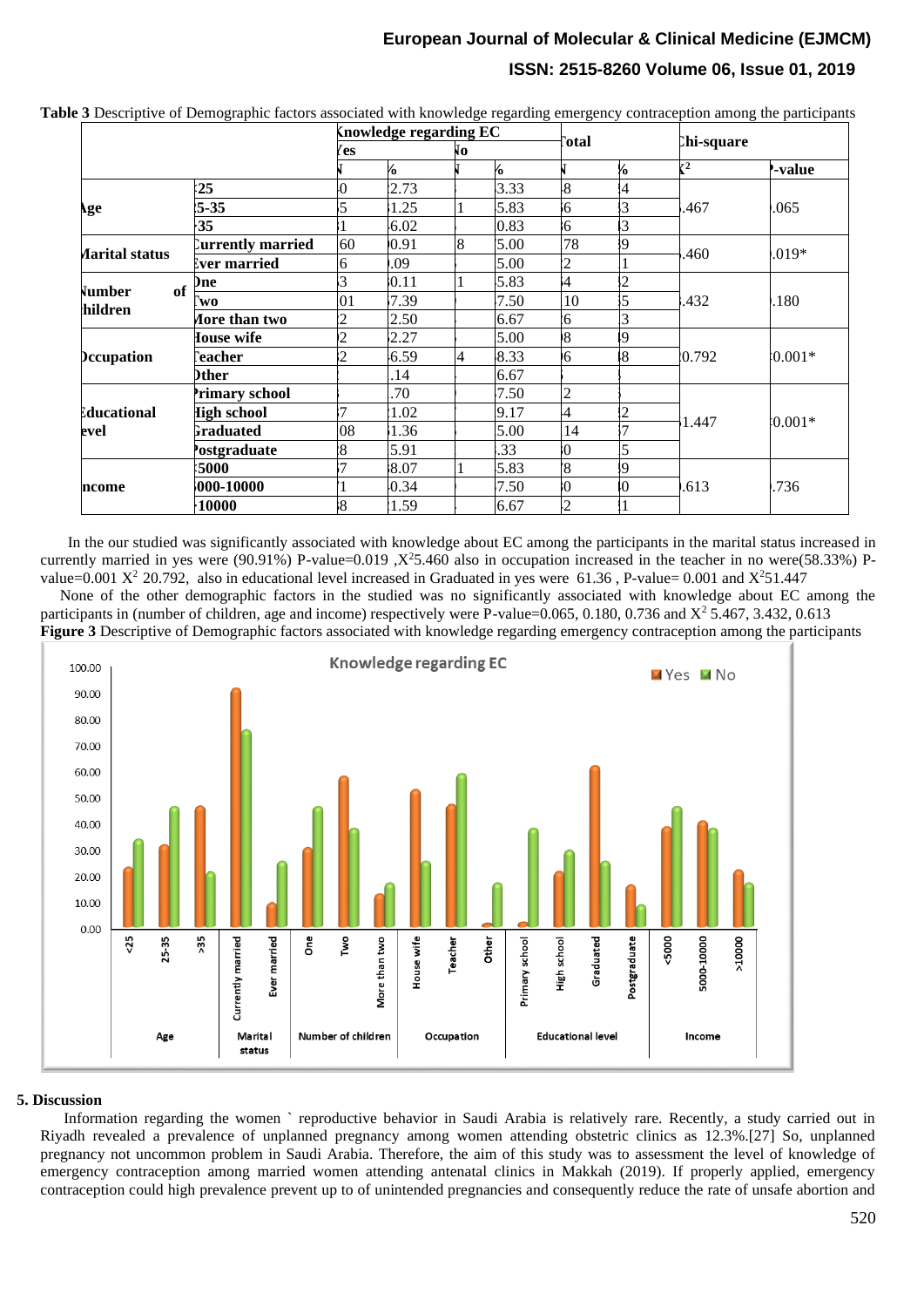## **European Journal of Molecular & Clinical Medicine (EJMCM)**

## **ISSN: 2515-8260 Volume 06, Issue 01, 2019**

improve the overall women`s health.[28] Therefore, this study was conducted to better understand the knowledge, attitude, and utilization of emergency contraception as well as identify factors affecting them among women attending ante-natal clinics at primary health care centers in Makkah

 To apply emergency contraception successfully, there should be accurate knowledge of and positive attitude towards its methods.[23]

 In the present study, most of the participants in accordance with other studies carried out in Egypt [21] and USA [29] could recognize that there is a way to prevent pregnancy in case of having un-protected sex. Majority of them knew correctly the time of using emergency contraceptive pills or IUD. These findings reflect great improvement of women`s awareness regarding reproductive health as since 4 years, a study carried out in Riyadh revealed that only 6.2% of women were aware of emergency contraception.[1] Also, the high rate of EC awareness reported in the current study could be partially attributed to the fact that the high level of education of the participants in this study as more than two-thirds of them were at least university graduated.

 Different rates and patterns of emergency contraception awareness were reported internationally. In a study carried out in Pakistan, majority of women were not aware of emergency contraception.[24] Moreover, among those aware of emergency contraception, the correct timing of effectiveness of post-coital oral contraception was known only while none of these women were aware of the existence of Intra Uterine Contraceptive Device (IUCD) insertion as an option. In Nigeria, among non-medical undergraduates, slightly more than half of the students (51.6%) reported the awareness of emergency contraception. In India, Only 40.6% of the women had ever heard of emergency contraception and most of those (71.9%) who had heard of emergency contraception did not know the timeframe to use it.[30] We cannot compare the rate of emergency contraception awareness in the aforementioned studies with our study due to two main factors. First, their conduction at different times and more importantly, the variation in the demographic characteristics of the participants , mainly age and educational level as well as variation in cultural background of the participants.

 Regarding the source of knowledge of the participants in this study about the existence of a method to prevent pregnancy in case of un-protected sex, internet was the commonest reported, followed by doctor or family planning provider. In another Saudi study carried out in Riyadh,[1] health care professionals were the least reported source of information regarding emergency contraception (6.6%). In Pakistan, the primary source of information about emergency contraception was the family physician or general practitioner.[24] In India, the most common sources of emergency contraception information were electronic media, friends and relatives, and health personnel.[30]Therefore, encouraging healthcare professionals, particularly physicians to have a role in educating women regarding emergency contraception is recommended in our community .

 However, in another Saudi study carried out in Riyadh, possible health effects were the most common barriers to use emergency contraception, followed by religious concern.[1] they attributed this surprising finding to the rapid change in the Saudi community over the last decade, particularly women's education and alteration in fertility beliefs. In Kuwait, the main barriers were risks to their health or the baby's health or that it was abortifacient.[22] In non-Islamic countries, medical concern was the main barrier for utilizing emergency contraception. For example, in Canada, women perceived emergency contraception as an abortifacient, and they think that on long-term it will have adverse effects on health and fertility.[26] In India, the most common barrier for using emergency contraception was inadequate knowledge of it, it's perceived non-availability, considering it an abortion facing, and religious beliefs.[30] the results could be useful for health authorities to expand the reproductive health services and improving the contraception delivery systems in Makkah.

#### **6. Conclusion**

 The purpose of this study assessment of the Knowledge of Emergency Contraception among Married Women Attending Antenatal Clinics, Makkah, and the study demonstrated a limited knowledge of the variety of contraceptive methods and positive attitude regarding contraceptive. The participants showed high intention to use contraceptives. However, low utilization was notices mainly due to religious concerns. Positive attitude towards emergency contraception was apparent among women in this study in some aspects. However, a considerable proportion of them believed that emergency contraception should not be available without prescription and would feel shy to ask for emergency contraception as well as majority of them had no family planning visits. Their main source of information about emergency contraception was the internet, followed by healthcare professionals.

#### **8. References**

- 1. Karim, S. I., Irfan, F., Al Rowais, N., Al Zahrani, B., Qureshi, R., & Al Qadrah, B. H. (2015). Emergency contraception: Awareness, attitudes and barriers of Saudi Arabian Women. Pakistan journal of medical sciences, 31(6), 1500.
- 2. Shiferaw, B. Z., Gashaw, B. T., &Tesso, F. Y. (2015). Factors associated with utilization of emergency contraception among female students in Mizan-Tepi University, South West Ethiopia. BMC research notes, 8(1), 1-10.
- 3. Mohllajee, A. P., Curtis, K. M., Morrow, B., &Marchbanks, P. A. (2007). Pregnancy intention and its relationship to birth and maternal outcomes. Obstetrics & Gynecology, 109(3), 678-686.
- 4. Bishwajit, G., Tang, S., Yaya, S., & Feng, Z. (2017). Unmet need for contraception and its association with unintended pregnancy in Bangladesh. BMC pregnancy and childbirth, 17(1), 1-9.
- 5. Tesfa, A., Bizuneh, D. A., Tesfaye, T., Gebru, A. A., Ayene, Y. Y., &Tamene, A. B. (2015). Assessment of knowledge, attitude and practice towards emergency contraceptive methods among female students in SetoSemero high school, Jimma town, south west Ethiopia. Science Journal of Public Health, 3(4), 478-486.
- 6. Patterson, K. (2013). Education and female labor market participation in the Middle East: A case study of Turkey and Saudi Arabia. Undergraduate Honors Thesis. University of Colorado at Boulder, USA.